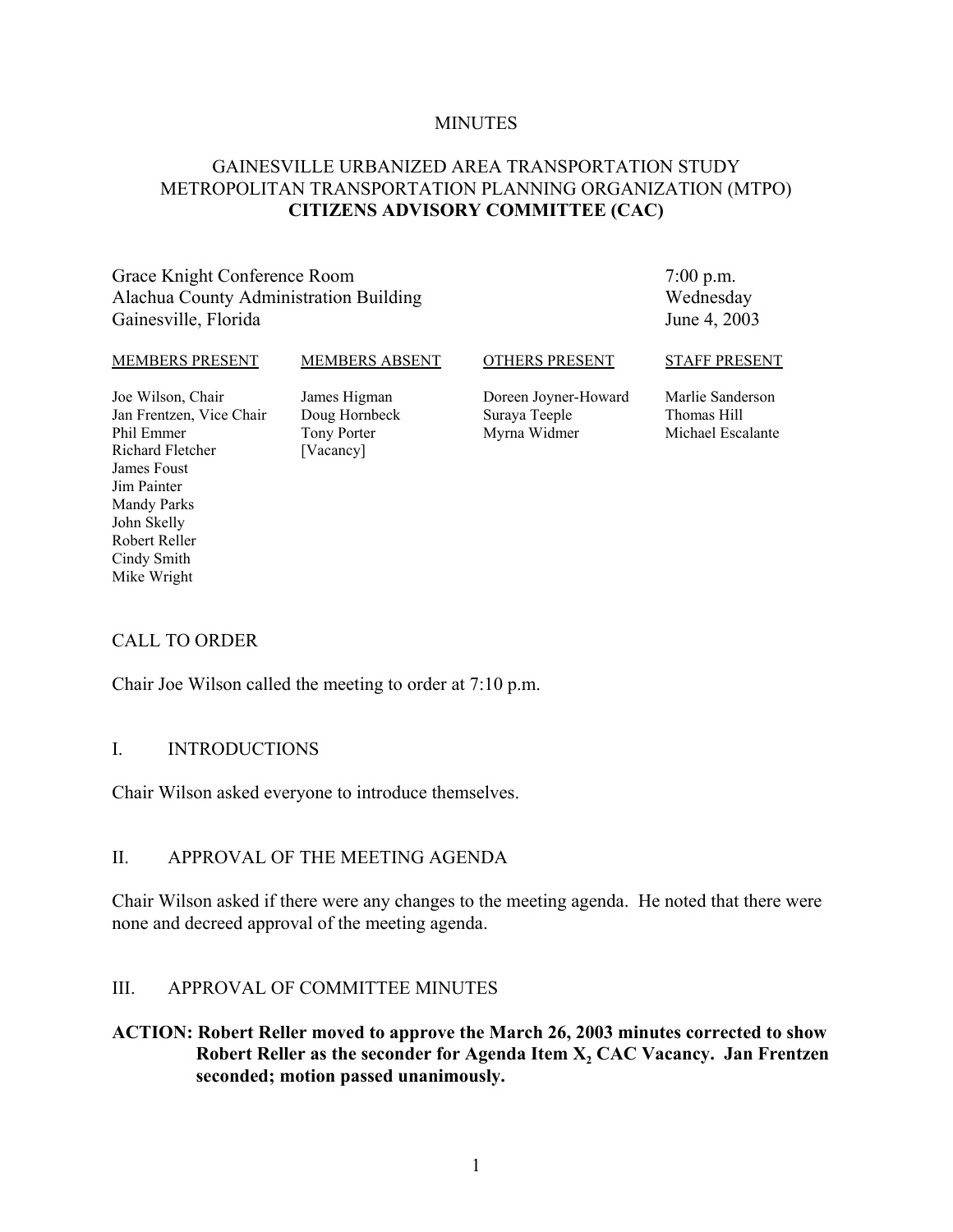#### IV. CHAIRMAN'S REPORT

Mr. Marlie Sanderson, MTPO Director of Transportation Planning, announced that the next MTPO meeting is scheduled for June 19 at 7:00 p.m. in the Jack Durrance Auditorium. He said that the next CAC meeting is scheduled for July 30. He noted that if the MTPO schedules a meeting for July, that the CAC would meet July 16.

Ms. Doreen Joyner-Howard, Florida Department of Transportation (FDOT) Transportation Specialist, requested that the CAC discuss Agenda Item VI prior to Agenda Item V.

Chair Wilson stated that the CAC would discuss Agenda Item VI prior to Agenda Item V.

# VI. US 441 (SW 13TH STREET) RESURFACING PROJECT

Mr. Sanderson stated that FDOT staff has submitted US 441 resurfacing design plans. He reported the Design Team's recommendations.

Ms. Joyner-Howard and Ms. Myrna Widmer, FDOT Project Manager, discussed the US 441 resurfacing design plans and answered questions.

Chair Wilson requested a presentation on:

- 1. lane width and its effects on traffic safety:
- 2. traffic speed effects on traffic flow; and
- 3. the correlation between lane width and traffic safety.

### **ACTION: Cindy Smith moved to recommend that the MTPO approve the US 441 resurfacing design plans with the following conditions:**

- **1. a decorative hard surface treatment will replace the grass strip located between the roadway curb and the sidewalk;**
- **2. incorporate trees and/or tree wells into the pedestrian pavement design wherever possible; and**
- **3. have sidewalks placed at the outer edge of the right-of-way.**

#### **Mike Wright seconded; motion passed 7 to 4.**

#### V. EFFICIENT TRANSPORTATION DECISION MAKING (ETDM)

Mr. Sanderson stated that the TAC requested that the Florida Department of Transportation (FDOT) provided a presentation on its ETDM program.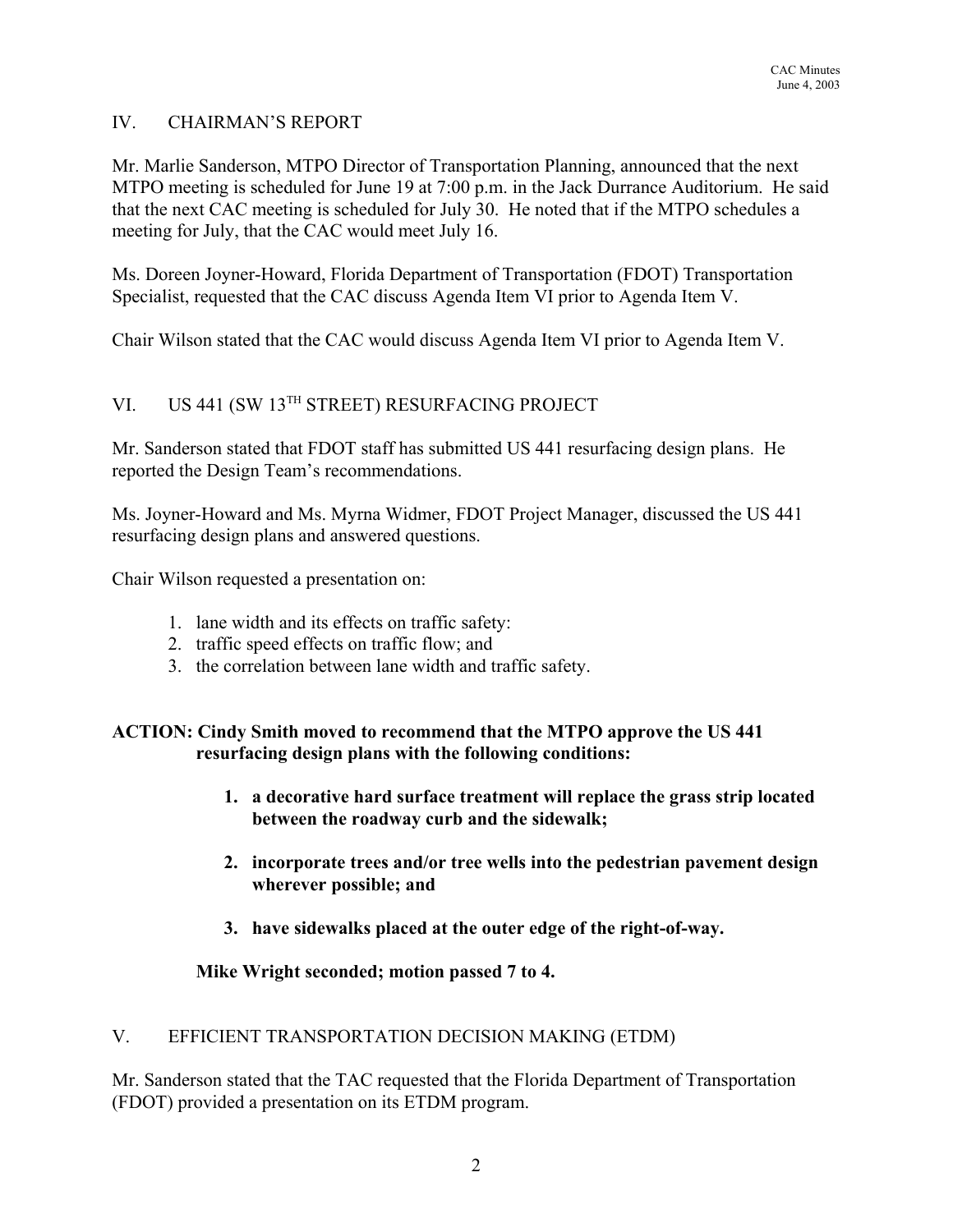Ms. Suraya Teeple, FDOT Transportation Planning Administrator, and Ms. Joyner-Howard discussed the ETDM program and answered questions.

# VII. STATE ROAD (SR) 222 (NE 39TH AVENUE) RESURFACING PROJECT

Mr. Sanderson stated that the Florida Department of Transportation (FDOT) staff has submitted SR 222 resurfacing design plans. He discussed some photos of the project area.

Ms. Joyner-Howard discussed the SR 222 resurfacing design plans and answered questions.

## **ACTION: Jim Painter moved to recommend that the MTPO approve the State Road 222 resurfacing design plans. Robert Reller seconded; motion passed unanimously.**

## VIII W 13TH STREET SIGNAGE AND MAST ARM PROJECT

Mr. Hill stated that the City of Gainesville Community Redevelopment Agency (CRA) requested discussion of the W 13<sup>th</sup> Street signage and mast arm project. He discussed the CRA concerns.

Mr. Sanderson discussed the W 13<sup>th</sup> Street signage and mast arm project and answered questions.

### **ACTION: Cindy Smith moved to recommend that the MTPO amend its Urban Design Policy Manual to incorporate a street sign review checklist that design team members will consider during plan review and discussions. This checklist will be applied on a project by project basis where intersection design is a consideration and include the following topics:**

- **1. double-sided signs;**
- **2. signage color scheme;**
- **3. signage illumination;**
- **4. correct facility name and commemorative identification;**
- **5. sign position on main mast arm or as separate mast arm;**
- **6. continuity of signage design with surrounding area; and**
- **7. adaptation of street signs to accommodate unusual intersection geometry.**

### **Jim Painter seconded; motion passed unanimously.**

## IX. US 441 BICYCLE SAFETY PROJECT

Mr. Hill stated that FDOT staff has submitted US 441 Bicycle Safety Project design plans. He discussed some photos of the project area.

Ms. Joyner-Howard discussed the US 441 Bicycle Safety Project design plans and answered questions.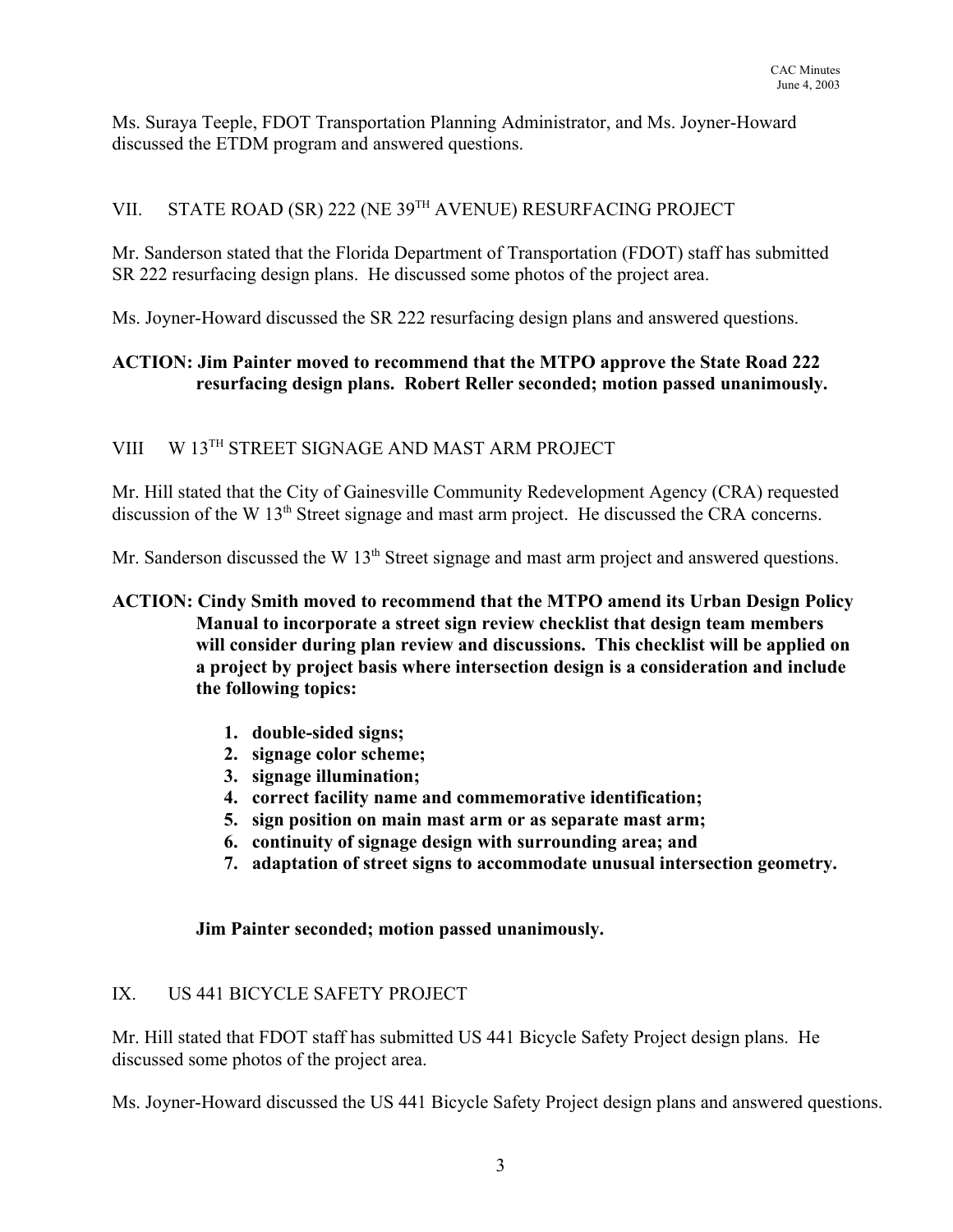#### **ACTION: John Skelly moved to recommend that the MTPO:**

- **1. approve the US 441 Bicycle Safety Project design plans that include a five-foot bike lane and two-foot rumble strip that incorporates a skiparray pattern; and**
- **2. request that FDOT reduce the number of roadway signs located along the corridor, where possible, for aesthetic purposes.**

### **Richard Fletcher seconded; motion passed unanimously.**

### X. FISCAL YEARS 2003/2004-2007/2008 TRANSPORTATION IMPROVEMENT PROGRAM (TIP)

Mr. Sanderson stated that the TIP is the most important document that is approved annually by the MTPO. He said that the TIP is a staged implementation program of transportation projects consistent, to the maximum extent feasible, with adopted comprehensive plans of Alachua County and the City of Gainesville. He added that, in order for Federal transportation funds to be spent in the Gainesville Metropolitan Area, they must be approved by the MTPO and included in this report. He noted that this year's document authorizes about \$28 million in Federal funds for projects within the Gainesville Metropolitan Area over the next three year period.

Chair Wilson requested that MTPO staff provide additional information on the State Road 26 turnlane project (# 2113851) at the next CAC meeting.

Mr. Sanderson stated that he would work with FDOT staff to get additional information on the State Road 26 Turnlane Project (#2113851) for the next CAC meeting.

### **ACTION: Richard Fletcher moved to recommend that the MTPO approve the Fiscal Years**

**2003/04 - 2007/08 TIP amended to remove from Table 13 Road Construction Projects the:**

- **1. Main Street Reconstruction Project (# 2077851);**
- **2. State Road 26A Reconstruction Project (# 2077901); and**
- **3. State Road 26A Enhancement Project.**

**Phil Emmer seconded; motion failed 5 to 6.**

### **ACTION: Cindy Smith moved to recommend that the MTPO approve the Fiscal Years 2003/04 - 2007/08 TIP Table 13 Road Constructions Projects. John Skelly seconded; motion passed 6 to 5.**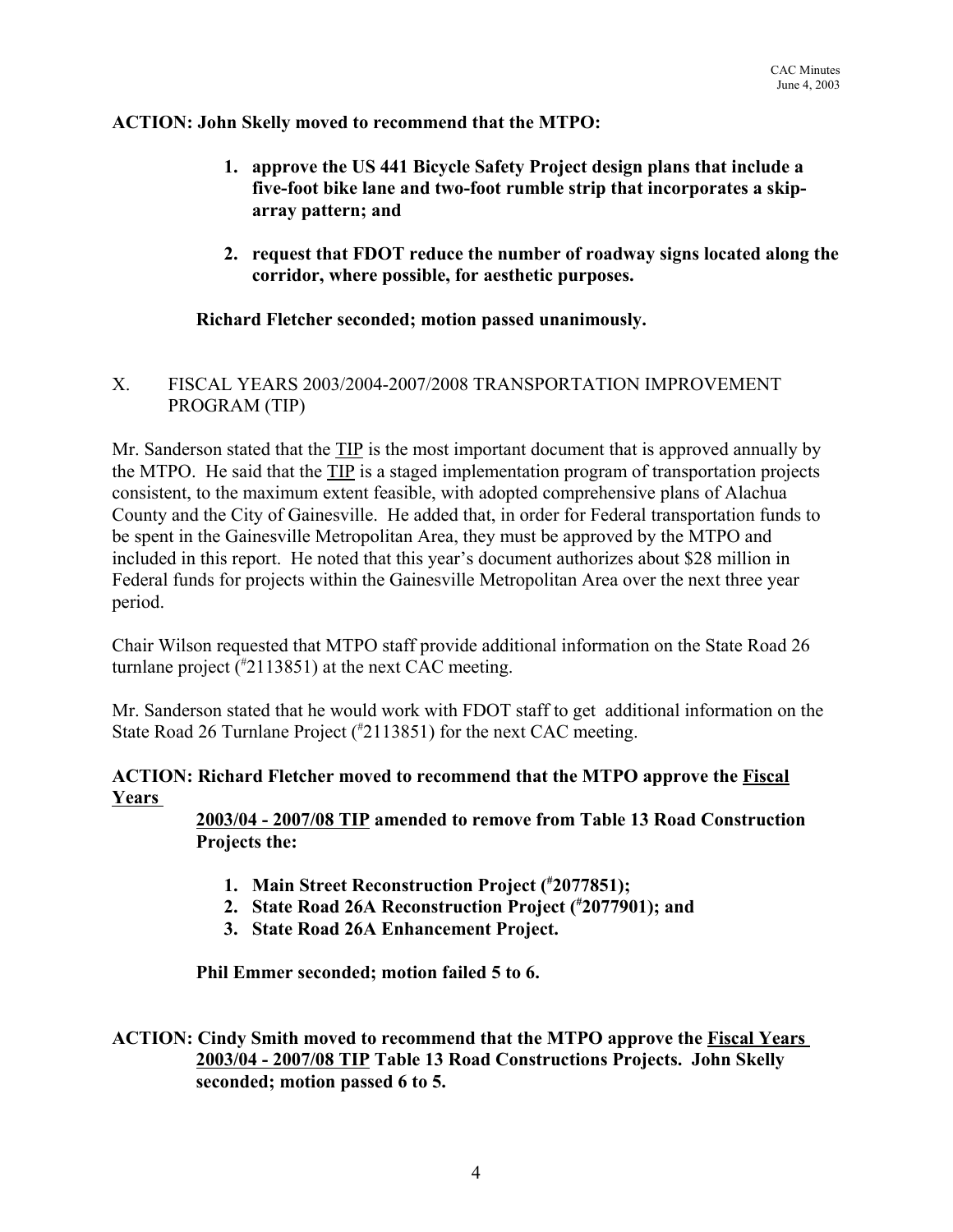- **ACTION: Jan Frentzen moved to recommend that the MTPO approve the Fiscal Years 2003/04 - 2007/08 TIP Table 5 Airport Projects. James Foust seconded; motion passed unanimously.**
- **ACTION: Cindy Smith moved to recommend that the MTPO approve the Fiscal Years 2003/04 - 2007/08 TIP Table 6 Bicycle Facility Projects (Independent). Jan Frentzen seconded; motion passed unanimously.**
- **ACTION: John Skelly moved to recommend that the MTPO approve the Fiscal Years 2003/04 - 2007/08 TIP Table 7 Drainage of Right-of-Way Projects. Robert Reller seconded; motion passed unanimously.**
- **ACTION: Cindy Smith moved to recommend that the MTPO approve the Fiscal Years 2003/04 - 2007/08 TIP Table 8 Intersection Projects. John Skelly seconded; motion passed unanimously.**
- **ACTION: James Foust moved to recommend that the MTPO approve the Fiscal Years 2003/04 - 2007/08 TIP Table 9 Interstate/Interchange Projects. Jim Painter seconded; motion passed unanimously.**

**ACTION: Richard Fletcher moved to recommend that the MTPO approve the Fiscal Years** 

> **2003/04 - 2007/08 TIP Table 10 Pedestrian Projects (Independent). Jim Painter seconded; motion passed unanimously.**

**ACTION: Jan Frentzen moved to recommend that the MTPO approve the Fiscal Years 2003/04 - 2007/08 TIP Table 11 Railroad Projects. Robert Reller seconded; motion passed unanimously.**

**ACTION: Richard Fletcher moved to recommend that the MTPO approve the Fiscal Years** 

> **2003/04 - 2007/08 TIP Table 12 Resurfacing/Repaving. Jim Foust seconded; motion passed 7 to 4.**

**ACTION: Jan Frentzen moved to recommend that the MTPO approve the Fiscal Years 2003/04 - 2007/08 TIP Table 14 Transit-Regional Transit System Projects. Cindy Smith seconded; motion passed unanimously.**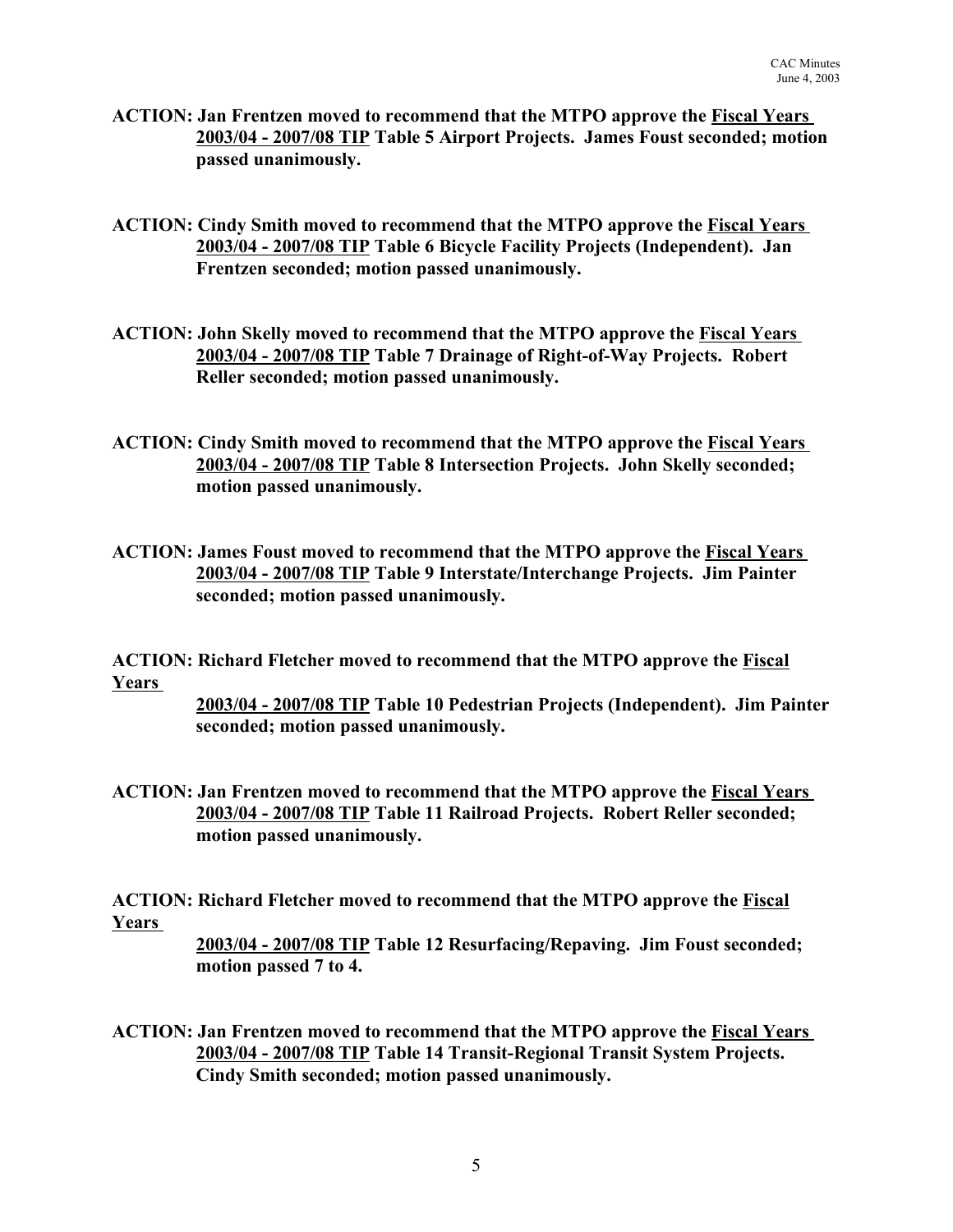**ACTION: Richard Fletcher moved to recommend that the MTPO approve the Fiscal Years** 

### **2003/04 - 2007/08 TIP Table 15 Transit-Transportation Disadvantaged Projects. Jan Frentzen seconded; motion passed unanimously.**

### **ACTION: Cindy Smith moved to recommend that the MTPO approve the Fiscal Years 2003/04 - 2007/08 TIP as a completed planning document . Richard Fletcher seconded; motion failed 5 to 6.**

Chair Wilson requested that the CAC motions be forwarded to the MTPO in order to show its votes. He also requested that the MTPO packet include discussion of the CAC discourse on the Main Street Reconstruction Project, the State Road 26 Resurfacing Project and the State Road 26A Reconstruction Project.

## XI. PROPOSED STATE ROAD 24 (ARCHER ROAD) AMENDMENT

Mr. Sanderson stated that the MTPO, at its meeting on April 10, discussed amending its long range transportation plan to include the four-laning of State Road 24 (Archer Road) west of Tower Road to the MTPO's planning boundary (near SW 91<sup>st</sup> Street). During this discussion, the MTPO approved a motion to:

*"conduct a public hearing at its June meeting to consider four-laning Archer Road from Tower Road to the Gainesville Metropolitan Area boundary near SW 91<sup>st</sup> Street."* 

He noted that the estimated cost of four-laning Archer Road between:

- 1. Tower Road and SW 91<sup>st</sup> Street, 1.44 miles, is about \$4 million; and
- 2. SW 91<sup>st</sup> Street and the City of Archer, 5.94 miles, is about \$14 million.

He discussed the four-lane project and answered questions.

- **ACTION: Jim Painter moved to recommend that the MTPO amend its long range transportation plan to include the construction of a four-lane divided roadway on portions of State Road 24 (Archer Road), from SW 75th Street (Tower Road)** west to SW 91<sup>st</sup> Street. John Skelly seconded motion passed 7 to 4.
- **ACTION: Jim Painter moved to recommend that the MTPO rank the construction of a four-lane divided roadway on portions of State Road 24 (Archer Road), from SW 75th Street (Tower Road) west to SW 91st Street as priority #7. Phil Emmer seconded motion passed 7 to 4.**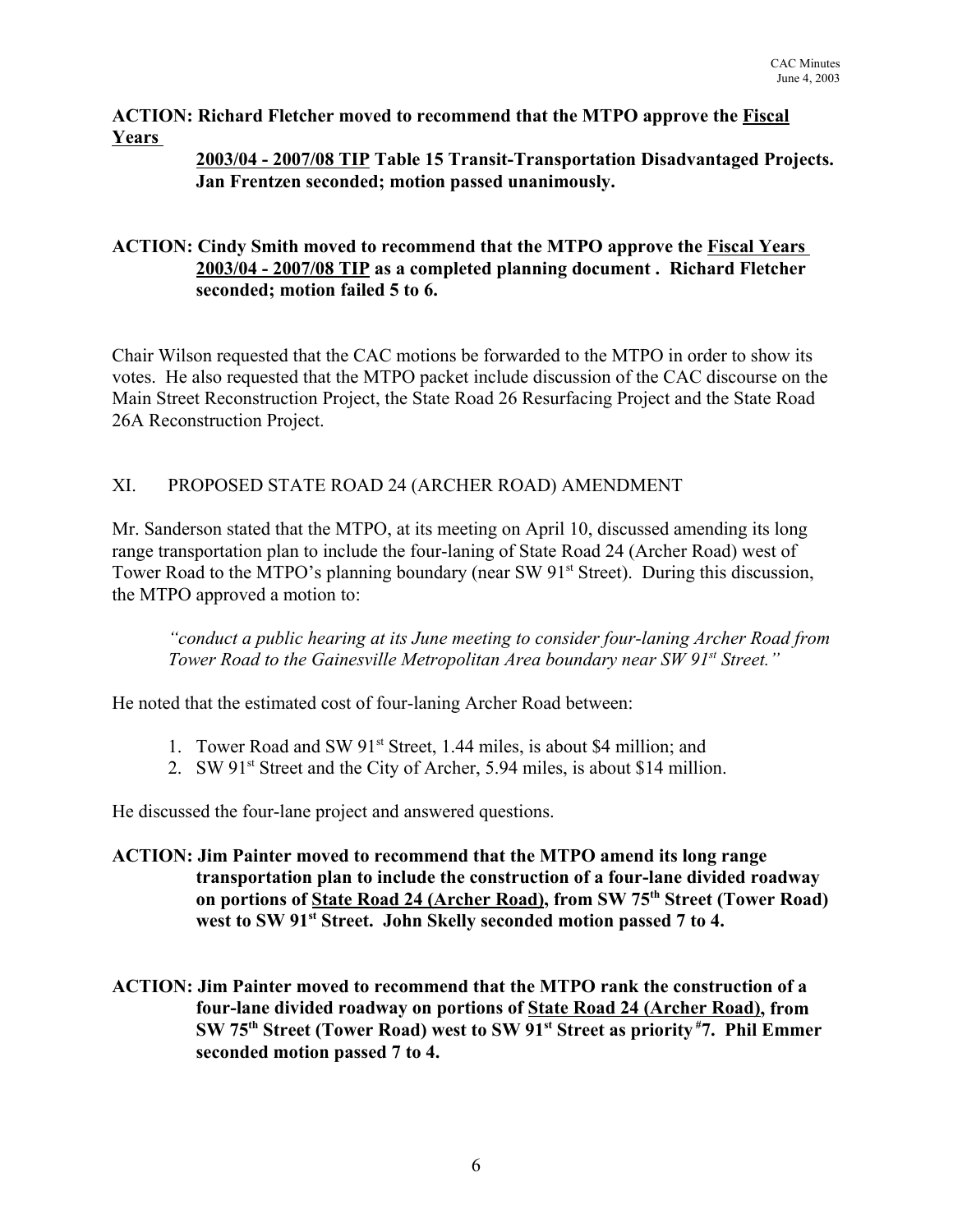### XII. YEAR 2025 TRANSPORTATION PLAN UPDATE- REQUEST FOR PROPOSAL (RFP) PACKAGE

Mr. Sanderson stated that the MTPO is required to update its long range transportation plan by February 2006. He said that this plan update process takes about two years to complete. He added that the MTPO needs to contract with a consultant to work on this plan update so that they are ready to begin work on January 1, 2004. He discussed the plan update timeline, consultant selection process, scope of work and consultant contract.

### **ACTION: Richard Fletcher moved to recommend that the MTPO approve the Year 2025 Transportation Plan Update- Request for Proposal Package. Jan Frentzen seconded; motion passed unanimously.**

# XIII. ARCHER ROAD/SW 16TH AVENUE CHARRETTE

Mr. Sanderson stated that, each year, the MTPO, City of Gainesville and Alachua County each contribute \$5,000 to fund charrettes approved by the MTPO. He reviewed the previous charrettes that have been conducted by the MTPO so far. He reported that the MTPO, at its April 10 meeting, discussed which charrette to conduct next. He said that during this discussion, the MTPO approved the following motion to:

*"select as the next charrette the Archer Road/SW 16<sup>th</sup> Avenue area with the understanding that this charrette:*

- *1. will be coordinated with the SW 13th Street Charrette;*
- 2. will have a study area that includes the SW 24<sup>th</sup> Avenue extension to Archer Road *and SE 4th Avenue because of its link to the Plan East Gainesville Bus Rapid Transit (BRT) project;*
- *3. will be scheduled after the MTPO receives its allocation from the City and County in October; and*
- *4. may include the University of Florida, Shands Hospital and the Florida Department of Transportation as funding partners."*

### **ACTION: Jim Painter moved to recommend that the MTPO approve the Archer Road / SW 16th Avenue Charrette Scope of Services. Richard Fletcher seconded motion passed unanimously.**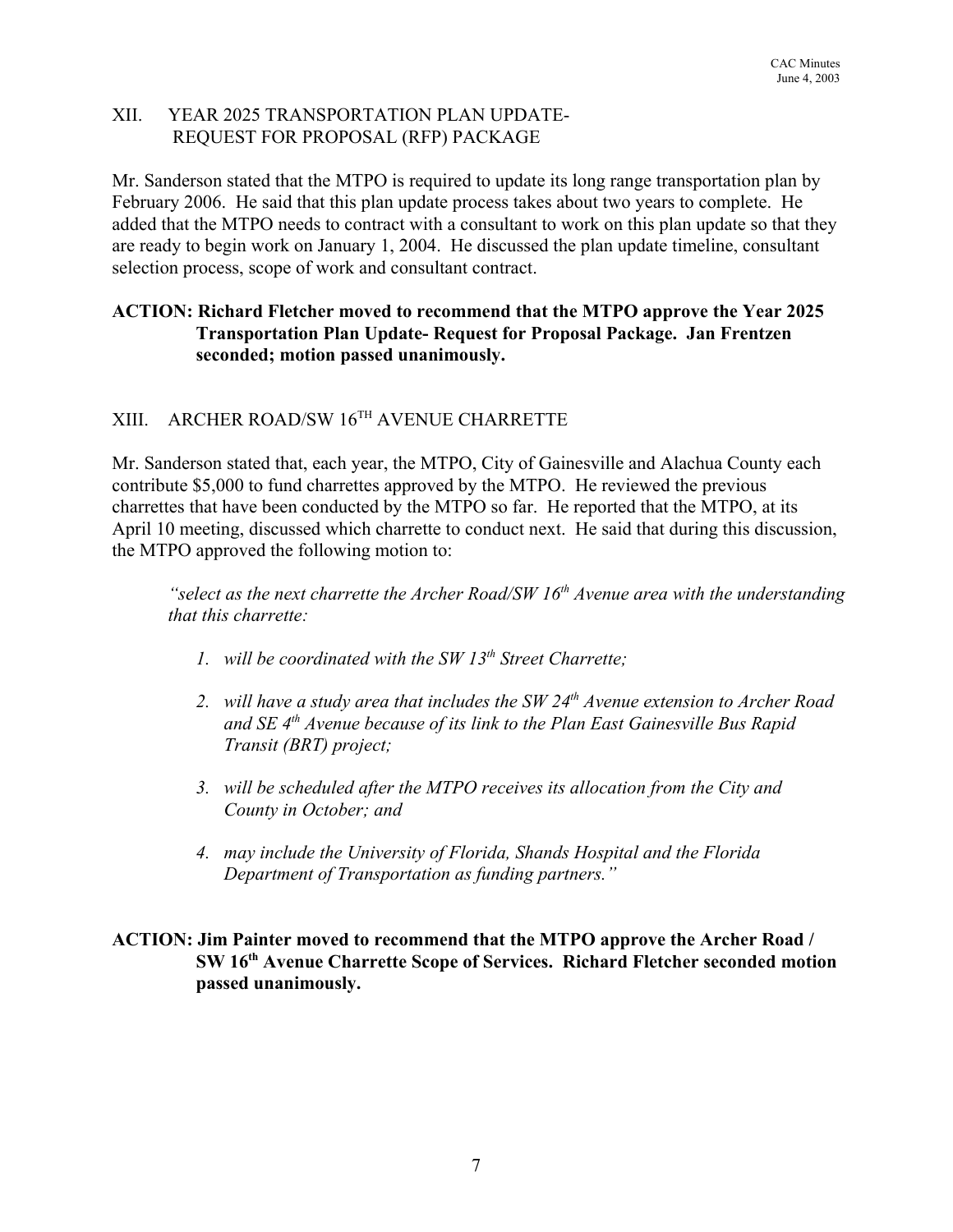## XIV. MTPO PLANNING BOUNDARY AND VOTING MEMBERS

Mr. Sanderson stated that the Florida Department of Transportation (FDOT) received a letter from the Governor that requested that FDOT consult with representatives of newly urbanized areas and existing MPOs prior to requesting boundary maps and membership apportionment plans. He said that FDOT staff would like to have a decision from the Gainesville MTPO regarding extending the MTPO boundary countywide reflected in its recommendation to the Governor. He reported that the MTPO, at its April 10 meeting, tabled discussion on this issue and requested additional information. He discussed the revised "MTPO Planning Area Boundary and Voting Membership Report" and answered questions. He reviewed the CAC's recommendation.

### XVI. DESIGN PLAN REVIEW PERCENTAGE REVIEWS

Mr. Sanderson stated that FDOT staff has requested discussion of the design plan review process. He discussed the Design Team's design plan review procedure recommendations and FDOT's concern regarding the design plan review process and answered questions.

### **ACTION: Jim Painter moved to recommend that the MTPO revise its Urban Design Policy Manual project review procedures to include the following:**

- **1. in October or November, the Design Team will review FDOT's Tentative Work Program and selects projects to review at the scoping stage;**
- **2. Design Team initial review at the scoping stage;**
- **2. Design Team's second review at 30 percent design plans; and**
- **3. Design Team's third review at 60 percent design plans.**

### **Jan Frentzen seconded; motion passed unanimously.**

A member of the CAC asked whether the CAC could have additional meetings.

A member of the CAC asked whether there would be an orientation for new CAC members.

Mr. Sanderson stated that MTPO staff had conducted orientations for new CAC members in the past, but has not done any in recent years.

**It was a consensus of the CAC to not have orientations for new CAC members during the summer because of various member vacation schedules, but to have the CAC Chair arrange to have the orientations sometime in the fall.**